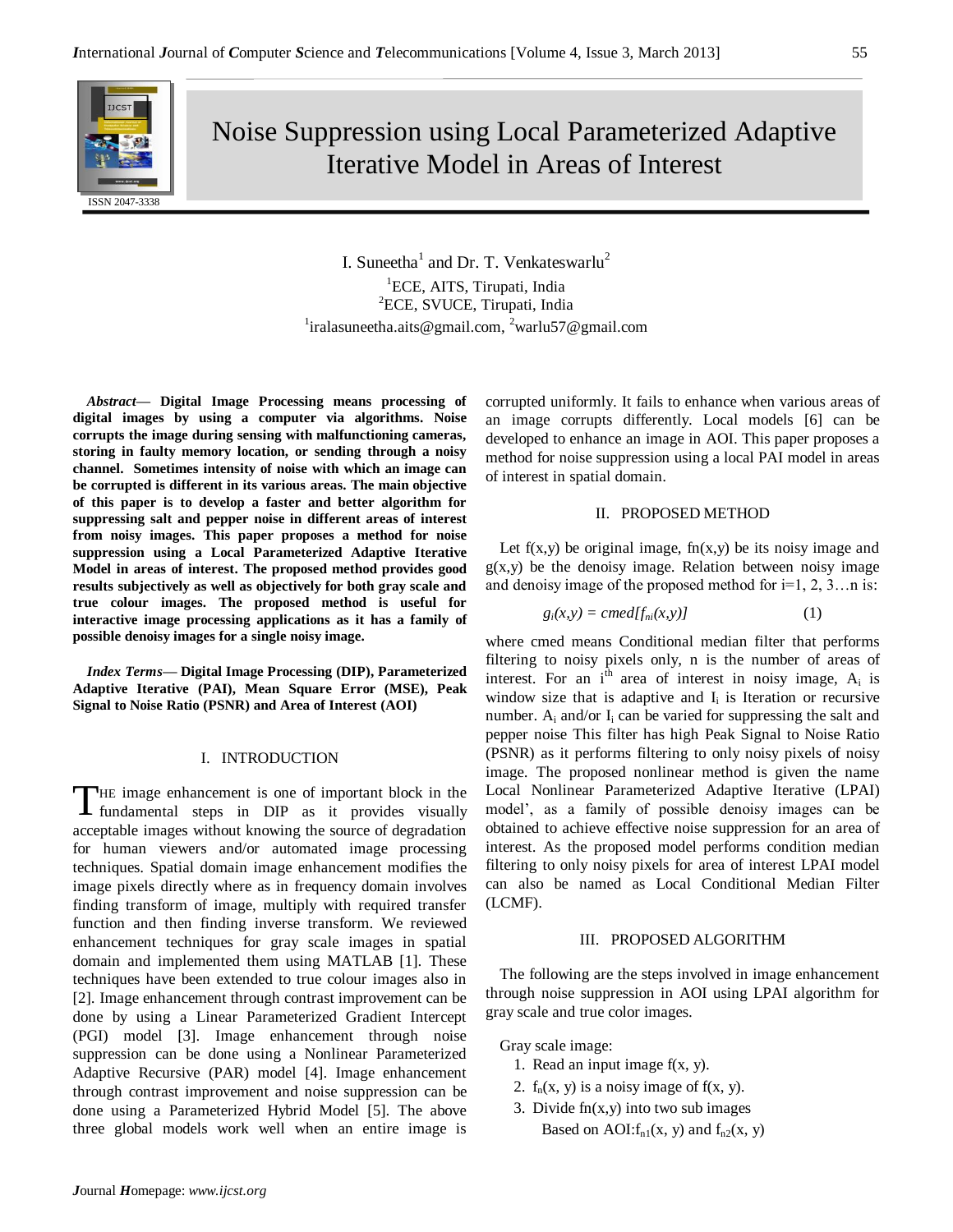- 4. For  $f_{n1}(x, y)$ , select values of  $A_1$  and  $I_1$ .
- 5. Pad all sides of the image with noisy image with  $(A_1-1)/2$  zeros to get  $f_{p1}(x, y)$
- 6. If  $0 < f_{p1}(x, y) < L-1$ , go to next pixel. Perform cmed filtering to get  $g_{p1}(x, y)$ .
- 7. If  $g_{p1}(x, y)$  is noisy, vary  $A_1$  and/or  $I_1$ .
- 8. If  $A_1$  varies go to step 4 otherwise go to step 5.
- 9. Remove the padded zeros in  $g_{p1}(x,y)$ to get denoisy image  $g_1(x,y)$ .
- 10. For  $f_{n2}(x, y)$ , select values of A<sub>2</sub>and I<sub>2</sub>.
- 11. Pad all sides of the image with noisy image with  $(A_2-1)/2$  zeros to get  $f_{p2}(x,y)$
- 12. If  $0 \le f_{p2}(x, y) \le L-1$ , go to next pixel. Perform cmed filtering to get  $g_{p2}(x, y)$ .
- 13. If  $g_{p2}(x, y)$  is noisy, vary  $A_1$  and/or  $I_1$ .
- 14. If  $A_1$  varies go to step 11 otherwise go to step 12.
- 15. Remove the padded zeros in  $g_{p2}(x,y)$ to get denoisy image  $g_2(x,y)$ .
- 16. Get denoisy image  $g(x,y)$  from two denoisy sub images  $g_1(x, y)$  and  $g_2(x,y)$ .

### *True Colour image:*

- 1. Read an input image  $f(x,y)$ .
- 2.  $f_n(x,y)$  is a noisy image of  $f(x,y)$ .
- 3. Divide  $fn(x,y)$  into two sub images Based on AOI: $f_{n1}(x, y)$  and  $f_{n2}(x,y)$
- 4. For  $f_{n1}(x, y)$ , select values of  $A_1$  and  $I_1$ .
- 5. Extract  $r_1, g_1, b_1$  components from  $f_{n1}(x, y)$
- 6. Pad all sides of noisy  $r_1g_1b_1$  images with  $(A_1-1)/2$ zeros to get their padded images  $r_{p1}, g_{p1}, b_{p1}$ .
- 7. Perform cmed filter to  $r_{p1}$ ,  $g_{p1}$ ,  $b_{p1}$  separately.
- 8. Get true color image  $g_{p1}(x,y)$  from filtered  $r_{p1}$ ,  $g_{p1}$ ,  $b_{p1}$ .
- 9. If  $g_{p1}(x,y)$  is noisy, vary  $A_1$  and/or  $I_1$ .
- 10. If  $A_1$  varies go to step 6 otherwise go to step 7.
- 11. Remove the padded zeros in  $g_{pl}(x,y)$ to get denoisy sub image  $g_1(x,y)$ .
- 12. For  $f_{n2}(x,y)$ , select values of A<sub>2</sub>and I<sub>2</sub>.
- 13. Extract  $r_2$   $g_2$ , $b_2$  components from  $f_{n2}(x,y)$
- 14. Pad all sides of noisy  $r_2g_2b_2$  images with  $(A_2-1)/2$ zeros to get their padded images  $r_{p2}, g_{p2}, b_{p2}$ .
- 15. Perform cmed filter to  $r_{p2}$ ,  $g_{p2}$ ,  $b_{p2}$  separately.
- 16. Get true color image  $g_{p2}(x,y)$  from filtered  $r_{p2}$ ,  $g_{p2}$ ,  $b_{p2}$ .
- 17. If  $g_{p2}(x, y)$  is noisy, vary  $A_2$  and/or  $I_2$ .
- 18. If  $A_2$  varies go to step 14 otherwise go to step 15.

19. Remove the padded zeros in  $g_{p2}(x,y)$ 

to get denoisy sub image  $g_2(x,y)$ .

20. Get denoisy image  $g(x,y)$  from two denoisy sub images  $g_1(x, y)$  and  $g_2(x,y)$ .

### IV. RESULTS

The proposed Local Conditional Median Filter (LCMF) performance can be compared to that of conventional global and local methods: Global Traditional Median Filter (GTMF), Local Traditional Median Filter (LTMF), Global Adaptive Median Filter (GAMF), Local Adaptive Median Filter (LAMF), Global Recursive Median Filter (GRMF), Local Recursive Median Filter (LRMF), and Global Conditional Median Filter (GCMF). Consider four grayscale images of file TIF type: man (256x256), Lena (512x512), birds (254x198), and moon (306x420). These images are shown in Fig. 1 have been corrupted by salt and pepper noise by two different intensities: half the area with 0.1 and rest of the area with 0.5. Noisy images are then applied to four global methods: GTMF, GAMF, GRMF, and GCMF.

Let the noisy image can be divided into two areas:  $AOI<sub>1</sub>$ and AOI<sub>2</sub>. They are either left half and right half or top half and bottom half. Noisy sub images obtained using image segmentation are then applied to four local methods: LTMF, LAMF, LRMF, and LCMF. The window size for traditional median filters size is 3x3, for adaptive median filters, it 5x5, and for recursive filters window size is 3x3 with repetition number 2. The window size and repetition number for conditional median filter are same for global and different for local in area of interest. Noise suppression can be judged ([7]- [15]) by visual inspection of the subjective results as shown in figures (Fig. 1-10) and objective results are presented in Table I. The proposed method has highest Peak Signal to Noise Ratio (PSNR) and also there is no effect of rounding the corners in its denoisy images.

Peak Signal to Noise Ratio (dB):<br> **PSNR** = 201og<sub>10</sub>  $\frac{L-1}{2MSE}$ 

 $(2)$ 

where Mean Square Error:

$$
MSE = \frac{1}{MN} \sum_{i=1}^{M} \sum_{j=1}^{N} [f(i, j) - g(i, j)]^{2}
$$
 (3)

|  |  | TABLE I: PEAK SIGNAL TO NOISE RATIO (DECIBELS) |  |
|--|--|------------------------------------------------|--|
|--|--|------------------------------------------------|--|

| Image       | Man   | Lena  | <b>Birds</b> | Moon  |
|-------------|-------|-------|--------------|-------|
| Origina     | 58.43 | 58.58 | 58.95        | 57.38 |
| <b>GTMF</b> | 65.09 | 66.09 | 65.31        | 64.88 |
| <b>LTMF</b> | 65.23 | 66.13 | 65.42        | 64.99 |
| <b>GAMF</b> | 68.27 | 72.67 | 69.15        | 74.77 |
| <b>LAMF</b> | 68.77 | 73.08 | 68.66        | 72.94 |
| <b>GRMF</b> | 68.24 | 70.39 | 68.37        | 70.63 |
| <b>LRMF</b> | 68.52 | 70.53 | 68.60        | 71.21 |
| <b>GCMF</b> | 74.70 | 80.92 | 72.84        | 78.38 |
| <b>LCMF</b> | 79.76 | 80.99 | 80.85        | 85.97 |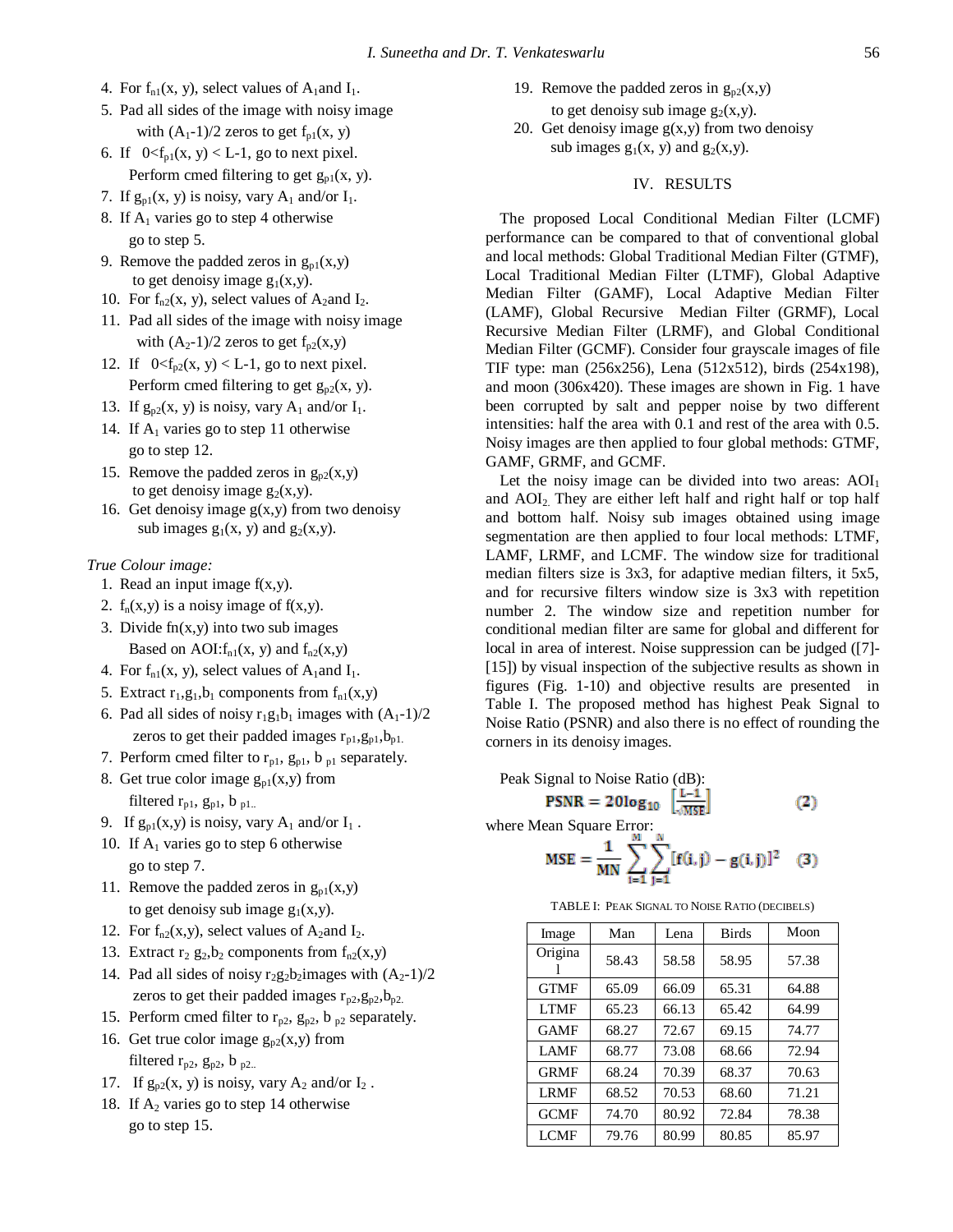

Fig. 1: Original images



Fig. 2: Noisy images



Fig. 3: GTMF images



Fig. 4: LTMF images

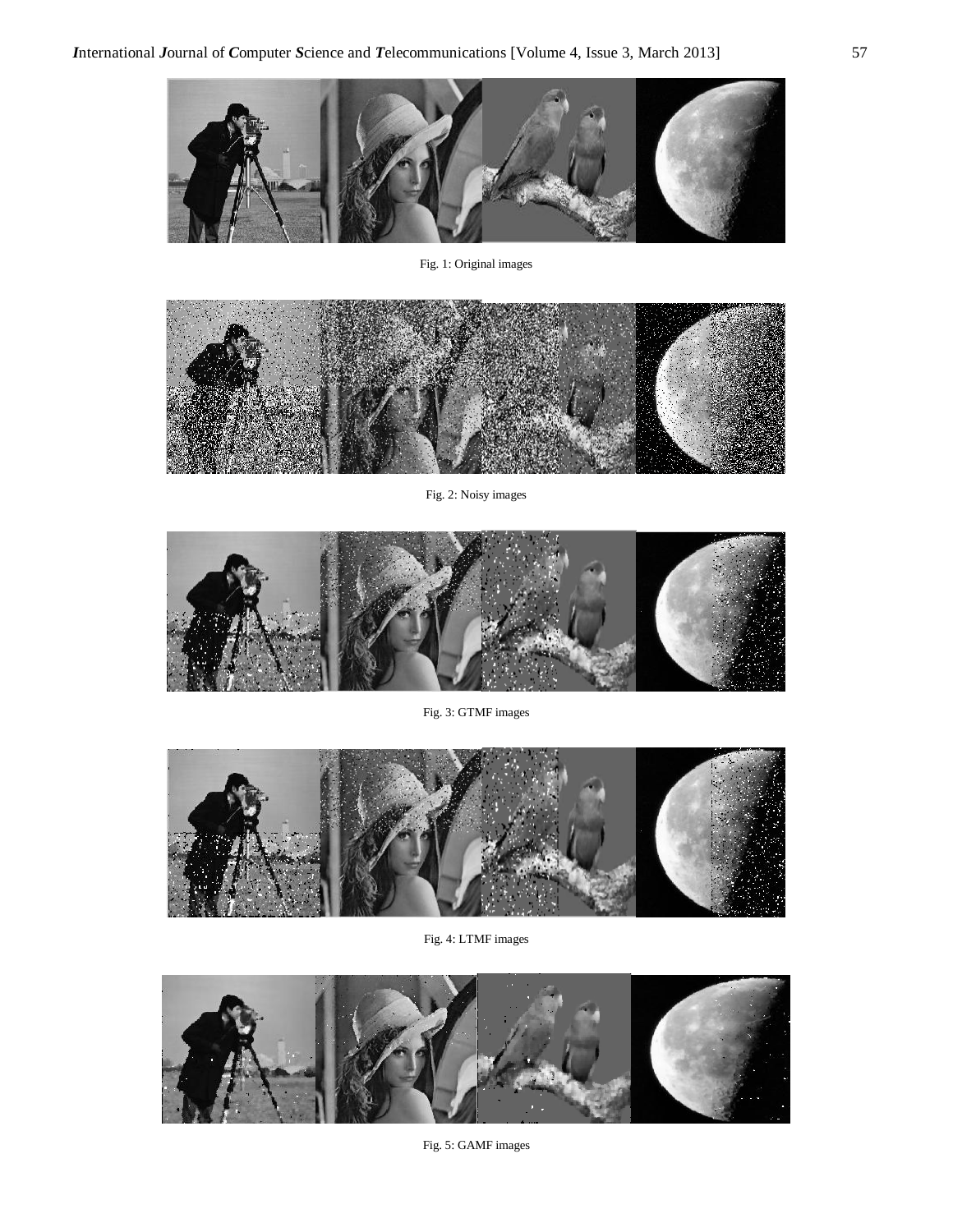

Fig. 6: LAMF images



Fig. 7: GRMF images



Fig. 8: LRMF images



Fig. 9: GCMF images



Fig. 10: LCMF images